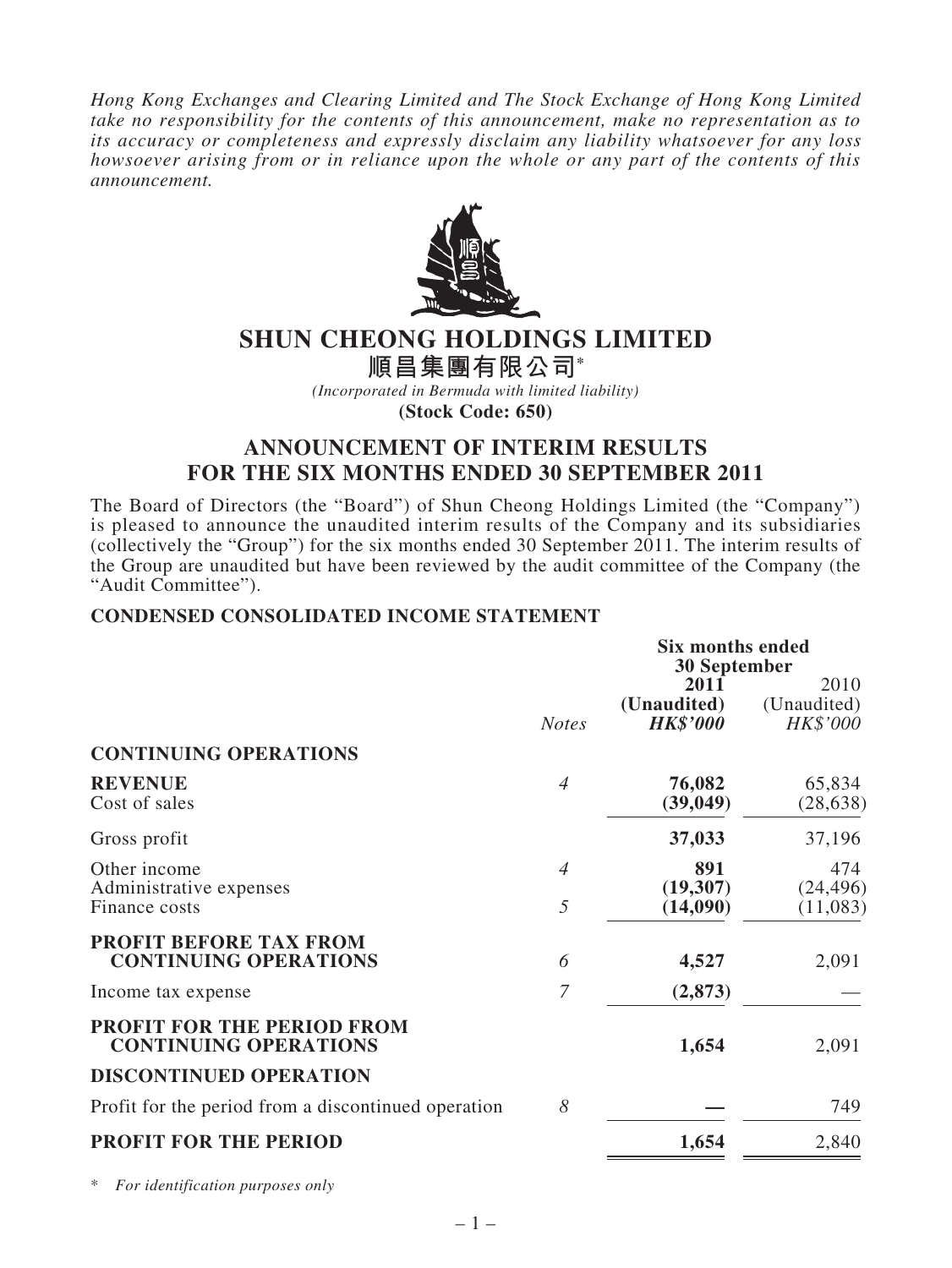|                                                                           |              | <b>Six months ended</b><br><b>30 September</b> |                         |  |
|---------------------------------------------------------------------------|--------------|------------------------------------------------|-------------------------|--|
|                                                                           |              | 2011                                           | 2010                    |  |
|                                                                           | <b>Notes</b> | (Unaudited)<br><b>HK\$'000</b>                 | (Unaudited)<br>HK\$'000 |  |
| Attributable to:                                                          |              |                                                |                         |  |
| Owners of the Company<br>Non-controlling interests                        |              | 1,654                                          | 2,878<br>(38)           |  |
|                                                                           |              | 1,654                                          | 2,840                   |  |
| <b>EARNINGS PER SHARE ATTRIBUTABLE TO</b><br><b>OWNERS OF THE COMPANY</b> | 9            |                                                |                         |  |
| <b>Basic</b>                                                              |              |                                                |                         |  |
| — For profit for the period                                               |              | 0.48 cent                                      | $0.83$ cent             |  |
| — For profit from continuing operations                                   |              | 0.48 cent                                      | $0.61$ cent             |  |
| Diluted<br>— For profit for the period                                    |              | 0.48 cent                                      | $0.83$ cent             |  |
|                                                                           |              |                                                |                         |  |
| — For profit from continuing operations                                   |              | 0.48 cent                                      | $0.61$ cent             |  |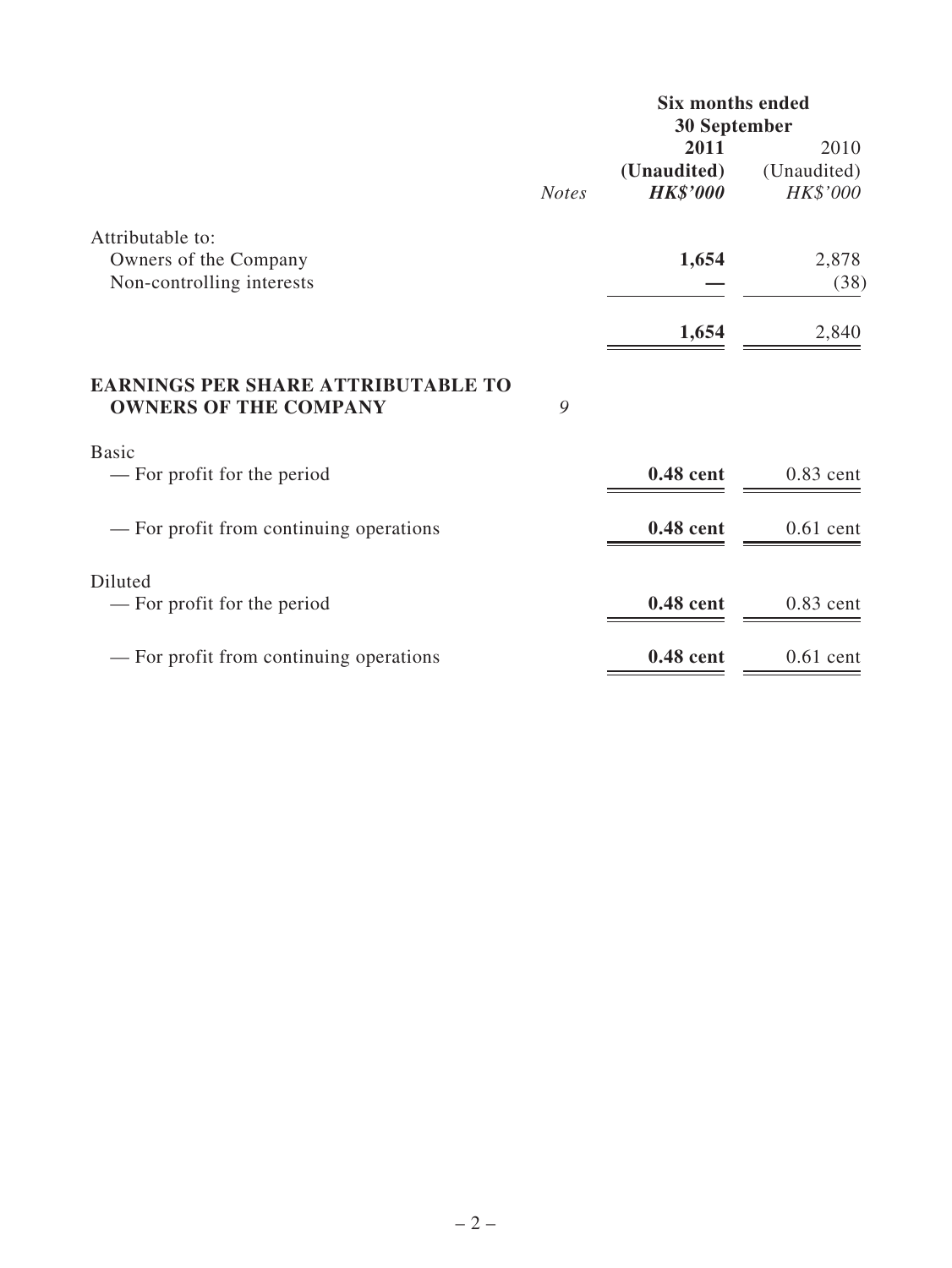# **CONDENSED CONSOLIDATED STATEMENT OF COMPREHENSIVE INCOME**

|                                                           | <b>Six months ended</b> |             |  |
|-----------------------------------------------------------|-------------------------|-------------|--|
|                                                           | <b>30 September</b>     |             |  |
|                                                           | 2011                    | 2010        |  |
|                                                           | (Unaudited)             | (Unaudited) |  |
|                                                           | <b>HK\$'000</b>         | HK\$'000    |  |
| <b>PROFIT FOR THE PERIOD</b>                              | 1,654                   | 2,840       |  |
| <b>OTHER COMPREHENSIVE INCOME</b>                         |                         |             |  |
| Exchange differences on translation of foreign operations | 7,879                   |             |  |
| <b>TOTAL COMPREHENSIVE INCOME FOR THE</b>                 |                         |             |  |
| <b>PERIOD</b>                                             | 9,533                   | 2,840       |  |
| Attributable to:                                          |                         |             |  |
| Owners of the Company                                     | 9,533                   | 2,878       |  |
| Non-controlling interests                                 |                         | (38)        |  |
|                                                           | 9,533                   | 2,840       |  |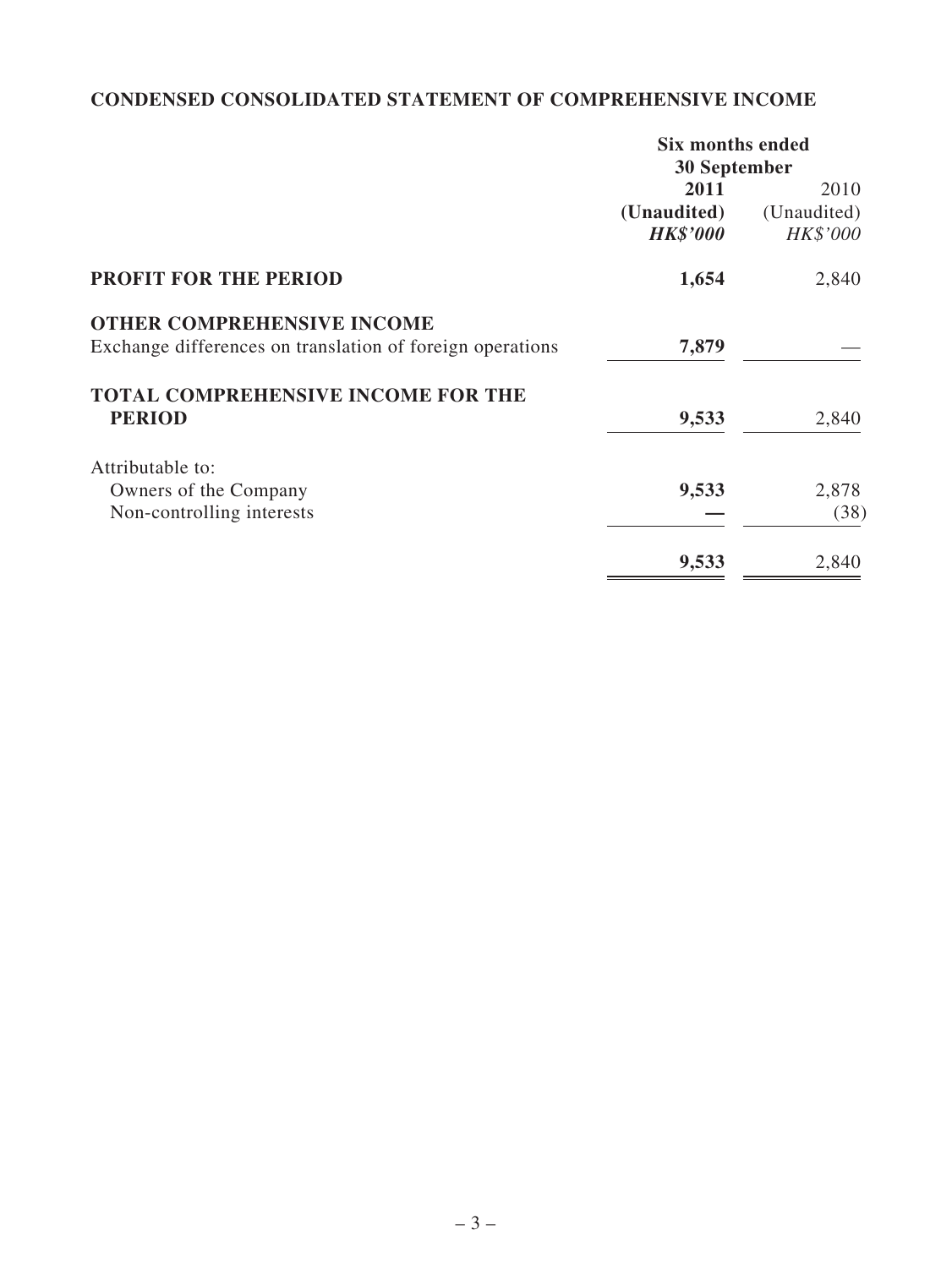# **CONDENSED CONSOLIDATED STATEMENT OF FINANCIAL POSITION**

|                                                   |              | As at<br>30 September | As at<br>31 March |
|---------------------------------------------------|--------------|-----------------------|-------------------|
|                                                   |              | 2011                  | 2011              |
|                                                   |              | (Unaudited)           | (Audited)         |
|                                                   | <b>Notes</b> | <b>HK\$'000</b>       | HK\$'000          |
| <b>NON-CURRENT ASSETS</b>                         |              |                       |                   |
| Property, plant and equipment                     |              | 493,512               | 485,356           |
| <b>CURRENT ASSETS</b>                             |              |                       |                   |
| Inventories                                       |              | 3,155                 | 2,819             |
| Trade receivables                                 | 10           | 17,719                | 17,210            |
| Prepayments, deposits and other receivables       |              | 19,900                | 11,179            |
| Cash and cash equivalents                         |              | 121,190               | 106,524           |
| Total current assets                              |              | 161,964               | 137,732           |
| <b>CURRENT LIABILITIES</b>                        |              |                       |                   |
| Trade payables                                    | 11           | 13,084                | 10,918            |
| Other payables and accruals                       |              | 40,203                | 36,168            |
| Due to related companies                          |              | 708                   | 685               |
| Tax payable                                       |              | 7,009                 | 3,999             |
| Interest-bearing bank borrowing — current portion |              | 3,660                 | 3,540             |
| Total current liabilities                         |              | 64,664                | 55,310            |
| <b>NET CURRENT ASSETS</b>                         |              | 97,300                | 82,422            |
| <b>TOTAL ASSETS LESS CURRENT LIABILITIES</b>      |              | 590,812               | 567,778           |
| <b>NON-CURRENT LIABILITIES</b>                    |              |                       |                   |
| Convertible bonds                                 |              | 104,409               | 99,748            |
| Interest-bearing bank borrowing                   |              | 269,620               | 260,780           |
| Total non-current liabilities                     |              | 374,029               | 360,528           |
| <b>Net assets</b>                                 |              | 216,783               | 207,250           |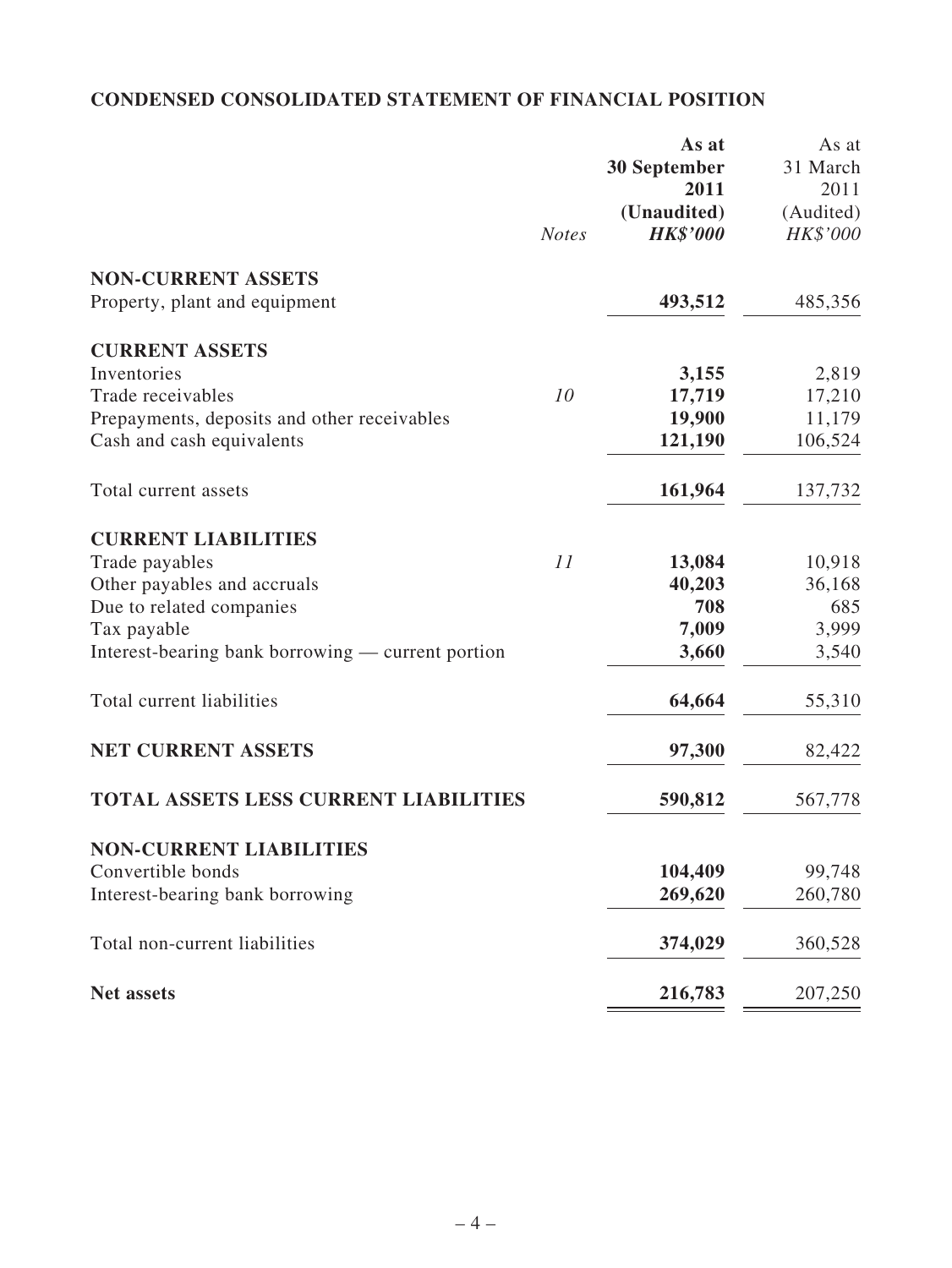|                                                     | As at               | As at     |
|-----------------------------------------------------|---------------------|-----------|
|                                                     | <b>30 September</b> | 31 March  |
|                                                     | 2011                | 2011      |
|                                                     | (Unaudited)         | (Audited) |
|                                                     | <b>HK\$'000</b>     | HK\$'000  |
| <b>EQUITY</b>                                       |                     |           |
| <b>Equity attributable to owners of the Company</b> |                     |           |
| Issued capital                                      | 3,473               | 3,473     |
| Equity component of convertible bonds               | 43,272              | 43,272    |
| Reserves                                            | 170,038             | 160,505   |
|                                                     | 216,783             | 207,250   |
| <b>Non-controlling interests</b>                    |                     |           |
| <b>Total equity</b>                                 | 216,783             | 207,250   |
|                                                     |                     |           |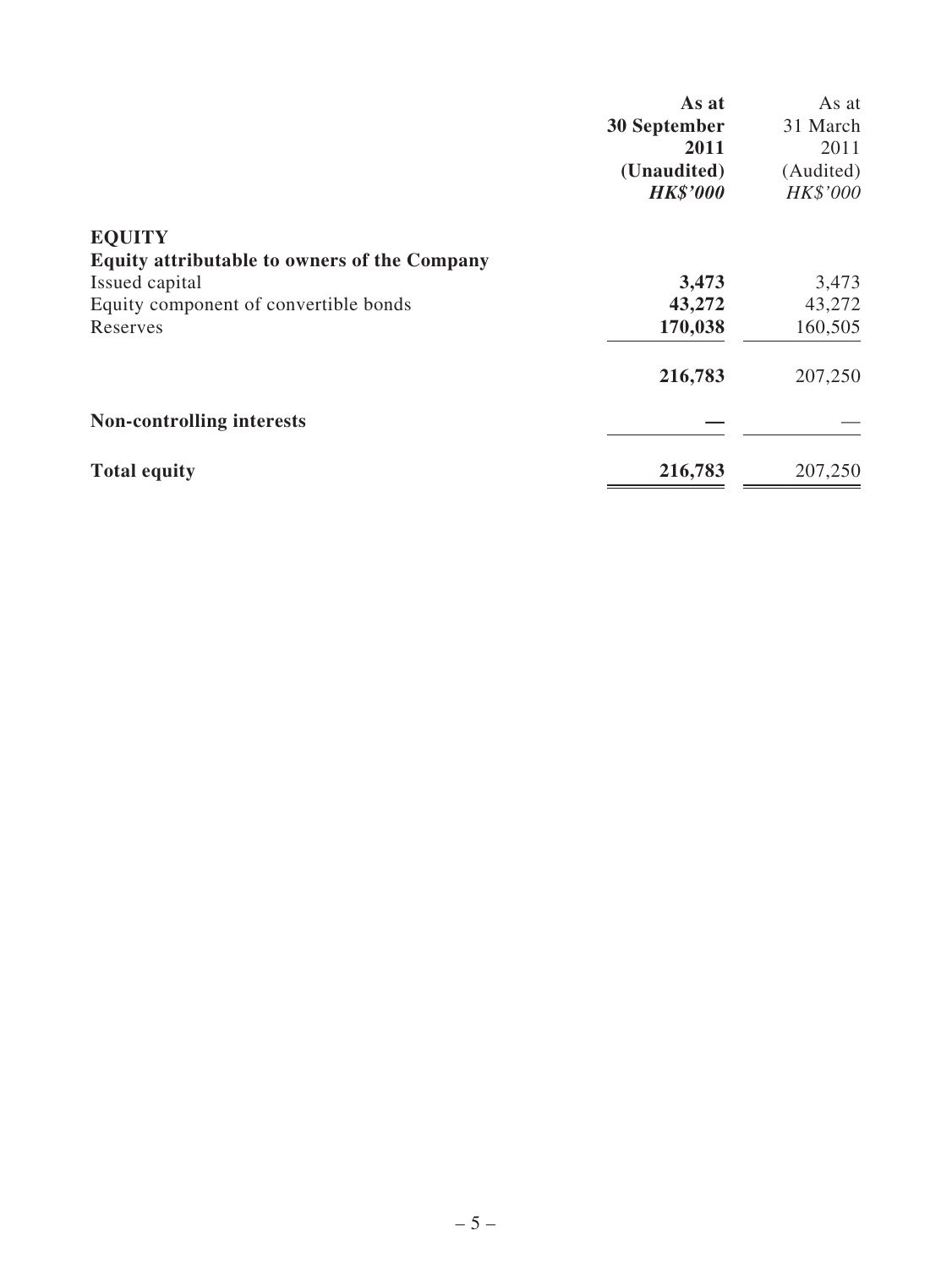#### *Notes:*

### **1. BASIS OF PREPARATION**

The unaudited condensed consolidated interim financial information for the six months ended 30 September 2011 has been prepared in accordance with the disclosure requirements set out in Appendix 16 of the Rules Governing the Listing of Securities on The Stock Exchange of Hong Kong Limited (the "Listing Rules") and the Hong Kong Accounting Standard ("HKAS") 34 "Interim Financial Reporting" issued by the Hong Kong Institute of Certified Public Accountants ("HKICPA").

The unaudited condensed consolidated interim financial information does not include all the information and disclosures required in the annual financial statements, and should be read in conjunction with the Group's annual financial statements for the year ended 31 March 2011.

### **2. ACCOUNTING POLICIES**

The accounting policies and basis of preparation adopted in the preparation of the unaudited condensed consolidated interim financial information are consistent with those followed in the preparation of the Group's financial statements for the year ended 31 March 2011, except for the adoption of the new and revised Hong Kong Financial Reporting Standards ("HKFRSs") (which include all Hong Kong Financial Reporting Standards, HKASs and Interpretations) issued by the HKICPA, accounting principles generally accepted in Hong Kong, that affect the Group and are adopted for the first time for the current period's financial information.

| <b>HKFRS 1 Amendment</b>    | Amendment to HKFRS 1 First-time Adoption of Hong Kong       |
|-----------------------------|-------------------------------------------------------------|
|                             | Financial Reporting Standards — Limited Exemption from      |
|                             | Comparative HKFRS 7 Disclosures for First-time Adopters     |
| HKAS 24 (Revised)           | <b>Related Party Disclosures</b>                            |
| <b>HKAS 34 Amendment</b>    | Amendment to HKAS 34 Interim Financial Reporting            |
| HK(IFRIC)-Int 14 Amendments | Amendments to HK(IFRIC)-Int 14 Prepayments of a             |
|                             | Minimum Funding Requirement                                 |
| HK(IFRIC)-Int 19            | Extinguishing Financial Liabilities with Equity Instruments |

Apart from the above, the HKICPA has issued *Improvements to HKFRSs 2010* which sets out amendments to a number of HKFRSs primarily with a view to removing inconsistencies and clarifying wording. The amendments to HKFRS 3 and HKAS 27 are effective for annual periods beginning on or after 1 July 2010, whereas the amendments to HKFRS 1, HKFRS 7, HKAS 1, HKAS 34 and HK(IFRIC)-Int 13 are effective for annual periods beginning on or after 1 January 2011 although there are separate transitional provisions for each standard.

The adoption of the new and revised HKFRSs has had no significant financial effect on the unaudited condensed consolidated interim financial information.

#### **3. OPERATING SEGMENT INFORMATION**

For management purposes, the Group is organised into business units based on their products and services and has three reportable operating segments as follows:

- (a) the hotel business consists of the hotel and restaurant operations in the People's Republic of China (the "PRC");
- (b) the building services contracting and maintenance business consisted of the provisions of building related maintenance services. In the prior period, on 28 September 2010, the Group disposed of the whole of the building services contracting and maintenance business, upon which this operating segment was discontinued; and
- (c) the corporate and others segment consists of corporate income and expense items.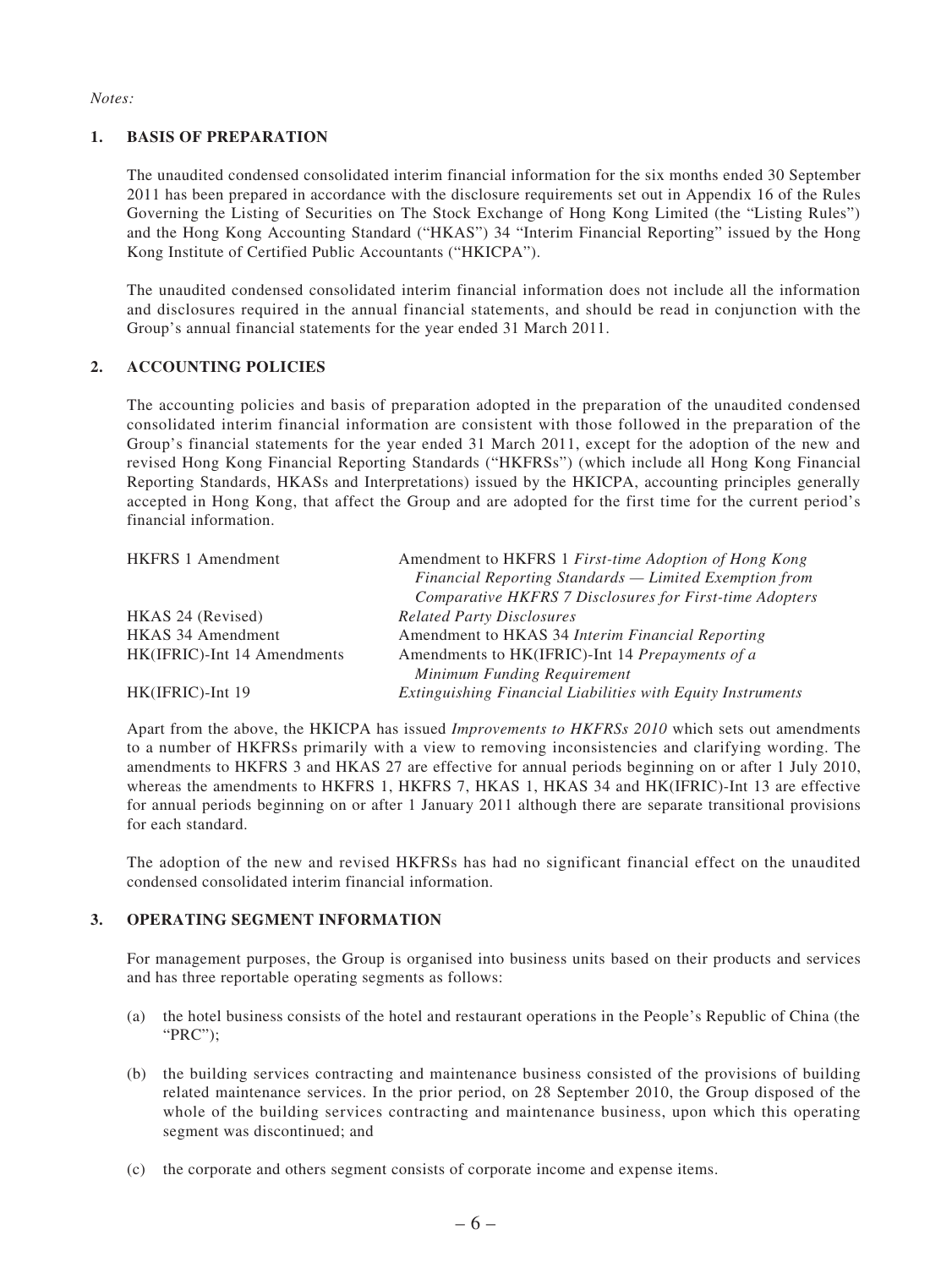Management monitors the results of the Group's operating segments separately for the purpose of making decisions about resources allocation and performance assessment. Segment performance is evaluated based on reportable segment profit, which is a measure of adjusted profit before tax from continuing operations. The adjusted profit before tax from continuing operations is measured consistently with the Group's profit before tax from continuing operations except that interest income, finance costs, as well as head office and corporate expenses are excluded from such measurement.

Intersegment sales and transfers, if any, are transacted with reference to the selling prices used for sales made to third parties at the then prevailing market prices.

During the period, the Group's operating segments changed as a result of the change in the Group's internal organisation structure. The corresponding information for the six months ended 30 September 2010 has been re-presented accordingly.

Segment results:

|                                       |                              |          |                                                           |                               | For the six months ended 30 September                               |                 |                 |          |                 |          |
|---------------------------------------|------------------------------|----------|-----------------------------------------------------------|-------------------------------|---------------------------------------------------------------------|-----------------|-----------------|----------|-----------------|----------|
|                                       | <b>Continuing operations</b> |          |                                                           | <b>Discontinued operation</b> |                                                                     |                 |                 |          |                 |          |
|                                       | <b>Hotel business</b>        |          | Total<br>Corporate<br>and others<br>continuing operations |                               | <b>Building services</b><br>contracting and<br>maintenance business |                 | Total           |          |                 |          |
|                                       | 2011                         | 2010     | 2011                                                      | 2010                          | 2011                                                                | 2010            | 2011            | 2010     | 2011            | 2010     |
|                                       | (Unaudited)                  |          | (Unaudited)                                               |                               | (Unaudited)                                                         |                 | (Unaudited)     |          | (Unaudited)     |          |
|                                       | <b>HK\$'000</b>              | HK\$'000 | <b>HK\$'000</b>                                           | HK\$'000                      | <b>HK\$'000</b>                                                     | <b>HK\$'000</b> | <b>HK\$'000</b> | HK\$'000 | <b>HK\$'000</b> | HK\$'000 |
| Segment revenue:<br>Sales to external |                              |          |                                                           |                               |                                                                     |                 |                 |          |                 |          |
| customers                             | 76,082                       | 65,834   |                                                           |                               | 76,082                                                              | 65,834          |                 | 1,321    | 76,082          | 67,155   |
| Other revenue                         | 890                          | 436      |                                                           | 38                            | 891                                                                 | 474             |                 | 496      | 891             | 970      |
| Revenue                               | 76,972                       | 66,270   |                                                           | 38                            | 76,973                                                              | 66,308          |                 | 1,817    | 76,973          | 68,125   |
| <b>Segment results</b>                | 20,622                       | 15,312   | (2,005)                                                   | (2, 138)                      | 18,617                                                              | 13,174          |                 | 749      | 18,617          | 13,923   |
| Reconciliation<br>Finance costs       |                              |          |                                                           |                               | (14,090)                                                            | (11,083)        |                 |          | (14,090)        | (11,083) |
| Profit before tax                     |                              |          |                                                           |                               | 4,527                                                               | 2,091           |                 | 749      | 4,527           | 2,840    |

#### **4. REVENUE AND OTHER INCOME**

Revenue from continuing operations, which is also the Group's turnover, represents income from hotel and restaurant operations during the reporting period.

An analysis of the Group's other income from continuing operations is as follows:

|                      | Six months ended<br>30 September |             |
|----------------------|----------------------------------|-------------|
|                      | 2011                             | 2010        |
|                      | (Unaudited)                      | (Unaudited) |
|                      | <b>HK\$'000</b>                  | HK\$'000    |
| Bank interest income | 275                              | 38          |
| Others               | 616                              | 436         |
|                      | 891                              | 474         |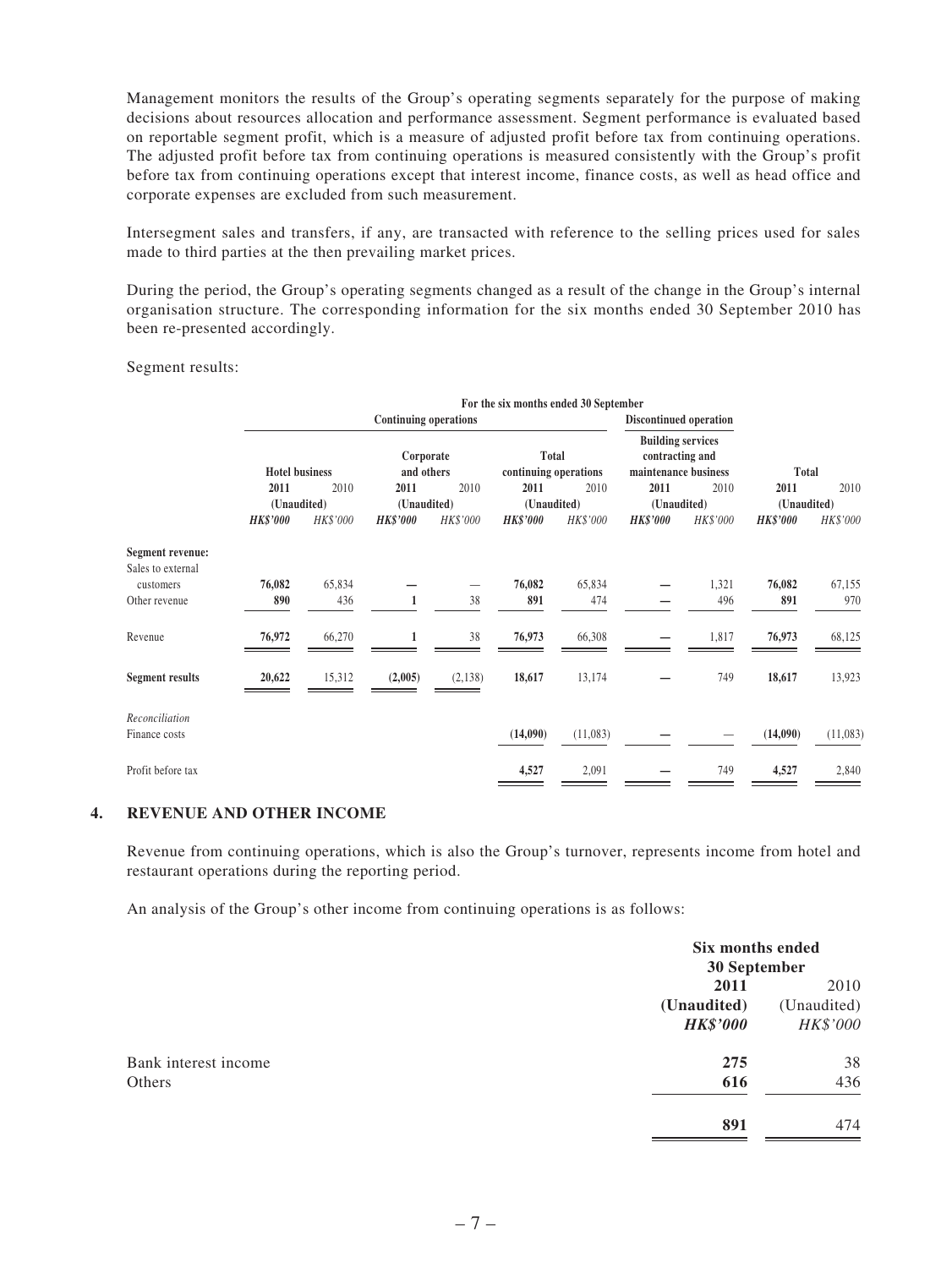### **5. FINANCE COSTS**

An analysis of finance costs from continuing operations is as follows:

|                                                                     | Six months ended<br>30 September |             |
|---------------------------------------------------------------------|----------------------------------|-------------|
|                                                                     | 2011<br>2010                     |             |
|                                                                     | (Unaudited)                      | (Unaudited) |
|                                                                     | <b>HK\$'000</b>                  | HK\$'000    |
| Interest on bank loans, overdrafts and other loans wholly repayable |                                  |             |
| within five years                                                   | 8,827                            | 6,276       |
| Interest on convertible bonds                                       | 5,263                            | 4,807       |
|                                                                     | 14,090                           | 11,083      |

### **6. PROFIT BEFORE TAX**

The Group's profit before tax is arrived at after charging:*^*

|                                                              | Six months ended<br>30 September |             |  |
|--------------------------------------------------------------|----------------------------------|-------------|--|
|                                                              | 2011<br>2010                     |             |  |
|                                                              | (Unaudited)                      | (Unaudited) |  |
|                                                              | <b>HK\$'000</b>                  | HK\$'000    |  |
| Cost of services provided                                    | 39,049                           | 28,638      |  |
| Depreciation                                                 | 15,341                           | 14,299      |  |
| Minimum lease payments under operating leases in respect of  |                                  |             |  |
| land and buildings                                           | 165                              | 92          |  |
| Employee benefit expense (including directors' remuneration) | 8,660                            | 8,625       |  |

*^ The disclosures presented in this note include those amounts charged in respect of the discontinued operation.*

### **7. INCOME TAX**

The Company is exempt from tax in Bermuda until 2016. No provision for Hong Kong profits tax has been made as the Group did not generate any assessable profits arising in Hong Kong during the period (2010: Nil). The tax charge on profits assessable elsewhere was HK\$2,873,000 for the period (2010: Nil), which has been calculated at the rates of tax prevailing in the jurisdictions in which the Group operates.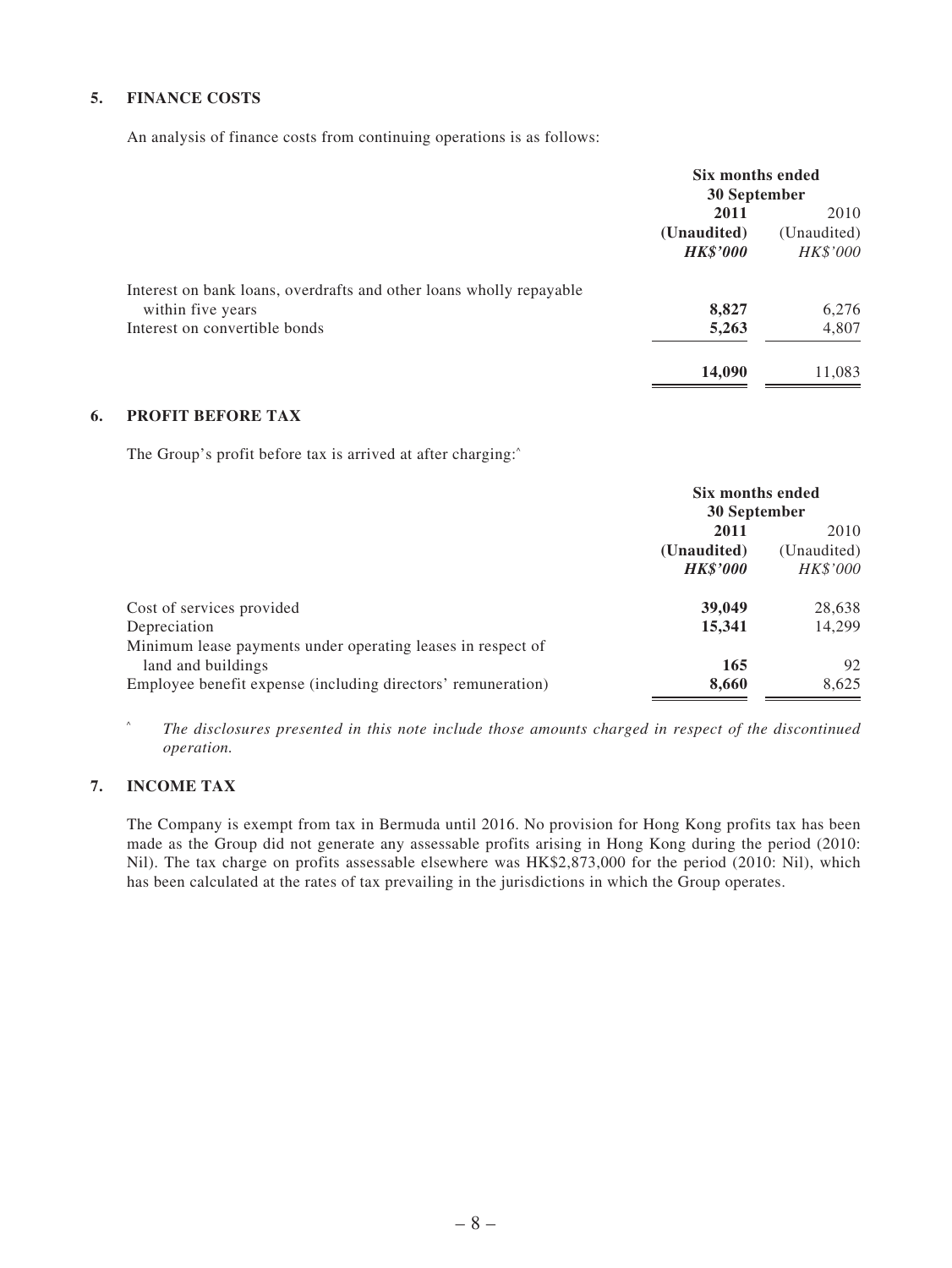#### **8. DISCONTINUED OPERATION**

In the prior period, on 21 September 2010, the Company announced the decision of the Board to dispose of its entire interest in Super Highway Services Limited and its subsidiaries (collectively the "Disposed Group"). The Disposed Group was engaged in the building services contracting and maintenance business. The disposal of the Disposed Group was completed on 28 September 2010. As at 30 September 2010, no assets or liabilities of the Group were attributable to the discontinued operation.

| Six months   |
|--------------|
| ended        |
| 30 September |
| 2010         |
| HK\$'000     |
| 1,817        |
| (1,517)      |
| 300          |
| 449          |
| 749          |
| 749          |
|              |
| 749          |
|              |
| 749          |
|              |

The net cash flows incurred by the Disposed Group are as follows:

|                                          | Six months   |
|------------------------------------------|--------------|
|                                          | ended        |
|                                          | 30 September |
|                                          | 2010         |
|                                          | HK\$'000     |
| Operating activities                     | 1,358        |
| Investing activities                     | (6,283)      |
| Financing activities                     |              |
| Net cash outflow                         | (4,925)      |
| Earnings per share:                      |              |
| Basic, from the discontinued operation   | $0.22$ cent  |
| Diluted, from the discontinued operation | $0.11$ cent  |
|                                          |              |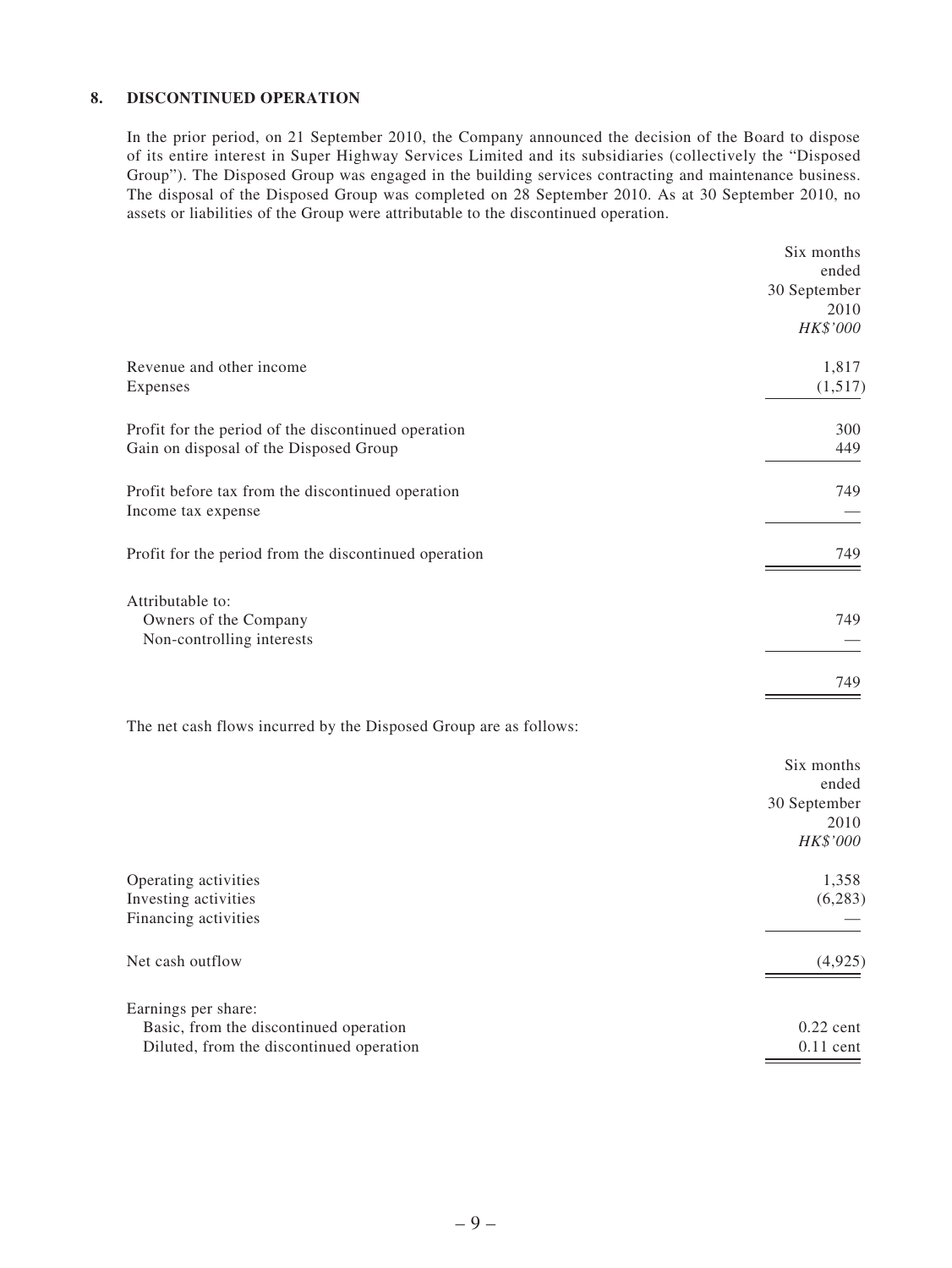The calculation of basic and diluted earnings per share from the discontinued operation is based on:

|                                                                                                                           | Six months<br>ended  |
|---------------------------------------------------------------------------------------------------------------------------|----------------------|
|                                                                                                                           | 30 September<br>2010 |
| Profit attributable to owners of the Company from the discontinued operation                                              | HK\$749,000          |
| Weighted average number of ordinary shares in issue during the period<br>used in the basic earnings per share calculation | 347,326,000          |
| Weighted average number of ordinary shares used in the diluted earnings<br>per share calculation                          | 672,089,193          |

#### **9. EARNINGS PER SHARE ATTRIBUTABLE TO OWNERS OF THE COMPANY**

The calculation of basic earnings per share amount is based on the profit for the period attributable to owners of the Company, and the weighted average number of ordinary shares of 347,326,000 (2010: 347,326,000) in issue during the period.

The calculation of diluted earnings per share amount is based on the profit for the period attributable to owners of the Company, adjusted to reflect the interest on the convertible bonds, where applicable (see below). The weighted average number of ordinary shares used in the calculation is the number of ordinary shares in issue during the period, as used in the basic earnings per share calculation, and the weighted average number of ordinary shares assumed to have been issued at no consideration on the deemed exercise or conversion of all dilutive potential ordinary shares into ordinary shares.

No adjustment has been made to the basic earnings per share amount presented for the periods ended 30 September 2011 and 2010 in respect of a dilution as the impact of the convertible bonds outstanding had an anti-dilutive effect on the basic earnings per share amount presented.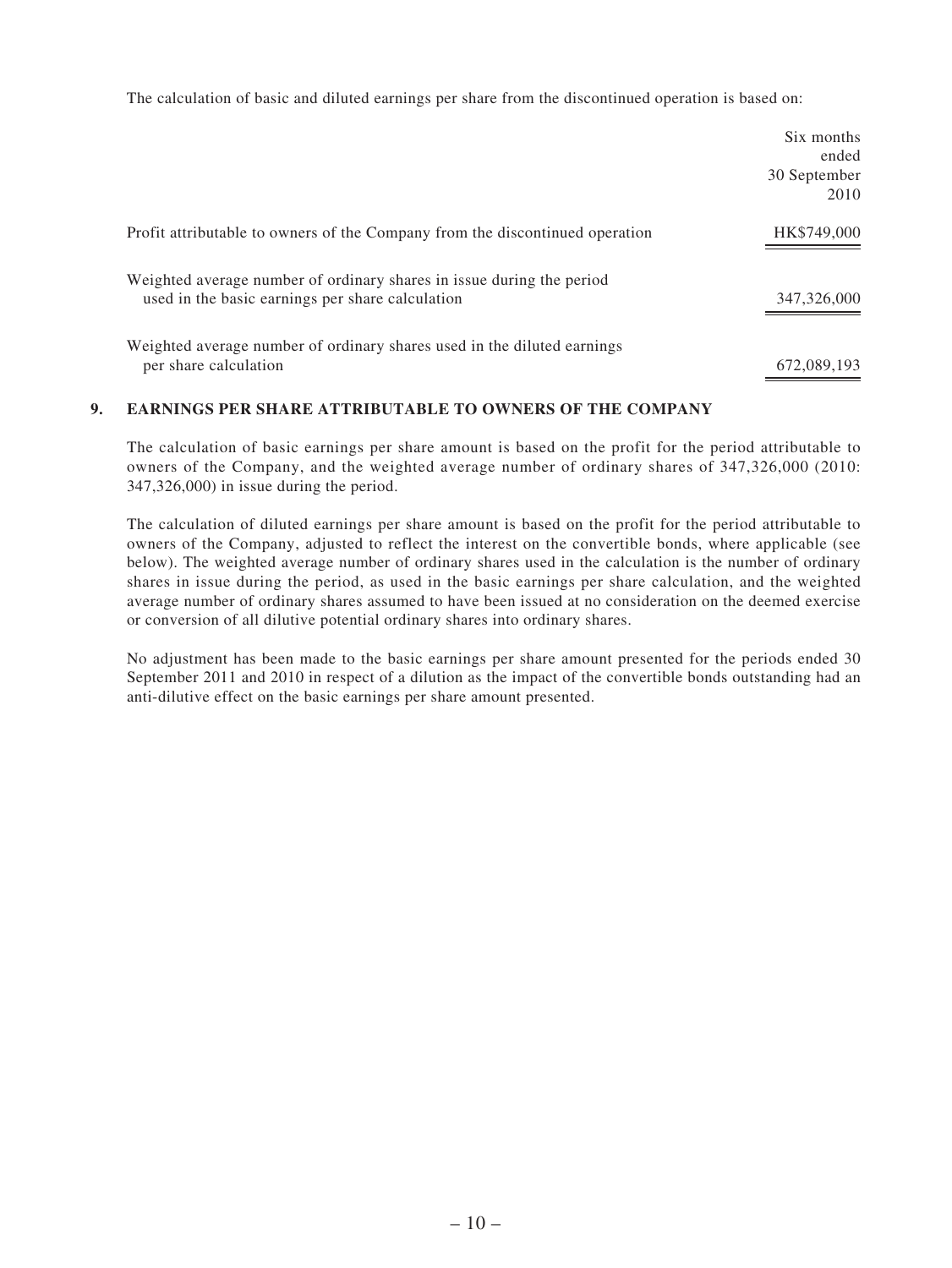The calculations of basic and diluted earnings per share are based on:

|                                                                                                                                                                                                  | Six months ended<br>30 September       |                                 |
|--------------------------------------------------------------------------------------------------------------------------------------------------------------------------------------------------|----------------------------------------|---------------------------------|
|                                                                                                                                                                                                  | 2011<br>(Unaudited)<br><b>HK\$'000</b> | 2010<br>(Unaudited)<br>HK\$'000 |
| <b>Earnings</b>                                                                                                                                                                                  |                                        |                                 |
| Profit attributable to owners of the Company, used in the basic earnings<br>per share calculation:                                                                                               |                                        |                                 |
| From continuing operations<br>From a discontinued operation                                                                                                                                      | 1,654                                  | 2,129<br>749                    |
| Interests on convertible bonds                                                                                                                                                                   | 1,654<br>5,263                         | 2,878<br>4,807                  |
| Profit attributable to owners of the Company before interests on<br>convertible bonds                                                                                                            | 6,917*                                 | 7,685*                          |
| Attributable to:<br>Continuing operations<br>Discontinued operation                                                                                                                              | 6,917                                  | 6,936<br>749                    |
|                                                                                                                                                                                                  | 6,917                                  | 7,685                           |
|                                                                                                                                                                                                  | <b>Number of shares</b><br>2011        | 2010                            |
| <b>Shares</b>                                                                                                                                                                                    |                                        |                                 |
| Weighted average number of ordinary shares in issue during the period<br>used in the basic earnings per share calculation<br>Effect of dilution of the convertible bonds on the weighted average | 347,326,000                            | 347,326,000                     |
| number of ordinary shares                                                                                                                                                                        | 324,763,193                            | 324,763,193                     |
|                                                                                                                                                                                                  | 672,089,193*                           | 672,089,193*                    |

*\* Because the diluted earnings per share amount increases when taking the convertible bonds into account, the convertible bonds had an anti-dilutive effect on the basic earnings per share for the periods and were ignored in the calculation of diluted earnings per share. Therefore, diluted earnings per share amounts are based on the profit for the period attributable to the owners of the Company and the profit attributable to the owners of the Company from continuing operations of HK\$1,654,000 (2010: HK\$2,878,000) and HK\$1,654,000 (2010: HK\$2,129,000), respectively, and the weighted average number of ordinary shares of 347,326,000 (2010: 347,326,000) in issue during the period.*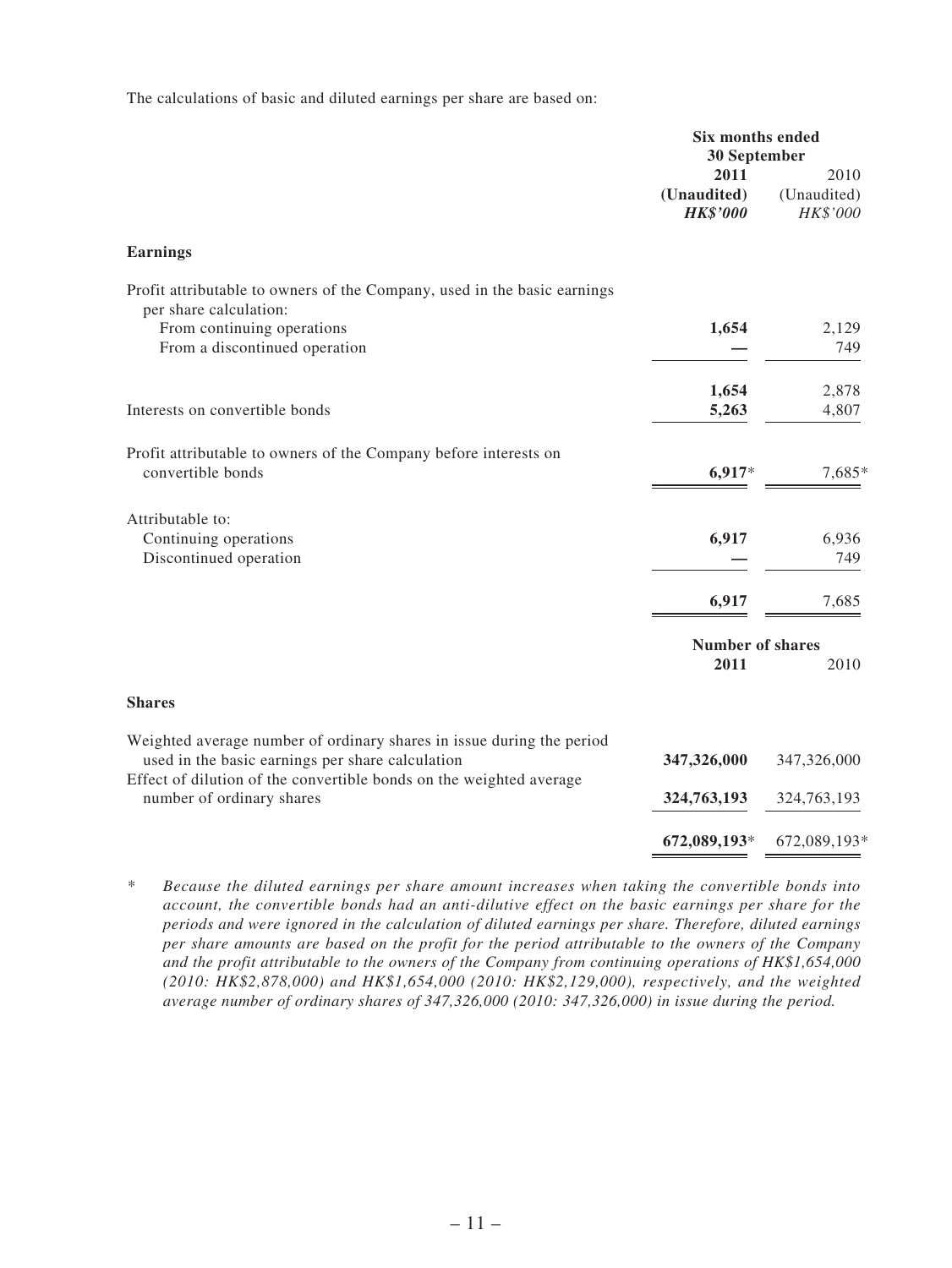#### **10. TRADE RECEIVABLES**

|                   | As at           | As at     |
|-------------------|-----------------|-----------|
|                   | 30 September    | 31 March  |
|                   | 2011            | 2011      |
|                   | (Unaudited)     | (Audited) |
|                   | <b>HK\$'000</b> | HK\$'000  |
| Trade receivables | 18,248          | 17,739    |
| Impairment        | (529)           | (529)     |
|                   | 17,719          | 17,210    |
|                   |                 |           |

The Group grants to its trade customers credit periods which normally range from cash on delivery of services to 60 days. A longer credit period is granted to a few customers with long business relationship with the Group and with strong financial positions. The Group seeks to maintain strict control over its outstanding receivables to minimise credit risk. Overdue balances are reviewed regularly by senior management. In view of the aforementioned and the fact that the Group's trade receivables relate to a large number of diversified customers, there is no significant concentration of credit risk. Trade receivables are non-interest-bearing.

An aged analysis of the trade receivables as at 30 September 2011, based on the invoice date and net of impairment of trade receivables, is as follows:

| As at           | As at     |
|-----------------|-----------|
| 30 September    | 31 March  |
| 2011            | 2011      |
| (Unaudited)     | (Audited) |
| <b>HK\$'000</b> | HK\$'000  |
|                 | 3,675     |
| 2,487           | 1,782     |
| 954             | 1,617     |
| 11,374          | 10,136    |
| 17,719          | 17,210    |
|                 | 2,904     |

#### **11. TRADE PAYABLES**

An aged analysis of trade payables as at 30 September 2011, based on the invoice date, is as follows:

|                    | As at           | As at     |
|--------------------|-----------------|-----------|
|                    | 30 September    | 31 March  |
|                    | 2011            | 2011      |
|                    | (Unaudited)     | (Audited) |
|                    | <b>HK\$'000</b> | HK\$'000  |
| Current to 30 days | 5,756           | 2,793     |
| 31 to 60 days      | 2,167           | 2,084     |
| Over 60 days       | 5,161           | 6,041     |
|                    | 13,084          | 10,918    |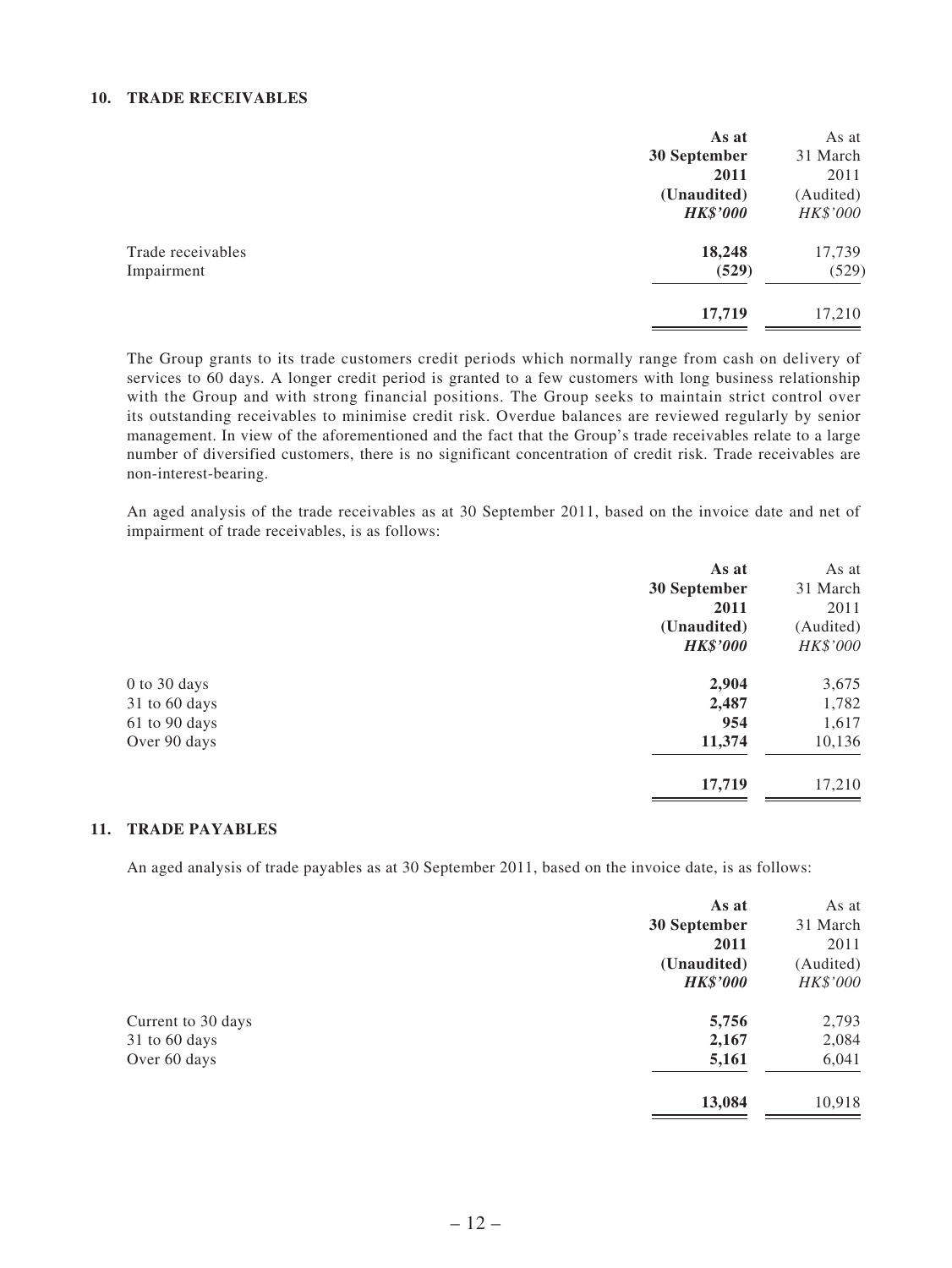# **INTERIM DIVIDEND**

The Board does not propose the payment of an interim dividend for the six months ended 30 September 2011 (2010: Nil).

# **REVIEW OF OPERATION**

For the period ended 30 September 2011, the Group was engaged in the hotel and restaurant operations of the Guangxi Wharton International Hotel (the "Nanning Hotel") located in Guangxi Province, the PRC. The revenue of the Group's continuing operations, being the operation of the Nanning Hotel, increased by 15.7% to HK\$76.1 million (2010: HK\$65.8 million). The increase was mainly attributable to the higher average room rate charged to customers and the improved performance in the restaurant operation of the Nanning Hotel. During the reporting period, the Nanning Hotel reported an average room rate of HK\$688 (2010: HK\$584) and an average occupancy rate of 66% (2010: 70%). Attributable to the effort of the management by exercising stricter control over the Group's expenses, the Group's profit before tax from continuing operations has increased to HK\$4.5 million (2010: HK\$2.1 million). Nevertheless, the profit of the Group for the period was down by 39.3% to HK\$1.7 million (2010: HK\$2.8 million). Such decrease was mainly due to the provision for corporate income tax of HK\$2.9 million in the current period (2010: Nil) and the inclusion of a profit of HK\$0.7 million in the profit for the prior period relating to the disposal of the building services contracting and maintenance business by the Group in September 2010.

As at 30 September 2011, net asset value attributable to owners of the Company increased by 4.6%, amounting to HK\$216.8 million (as at 31 March 2011: HK\$207.3 million).

### **BUSINESS PROSPECT**

According to the "12th Five-Year Plan for National Economic and Social Development\*" (國 民經濟和社會發展第十二個五年規劃綱要) recently announced by the PRC government, it is the intention and policy of the government to further develop the tourism industry in the western China including Guangxi Province, where the Nanning Hotel is situated. With the continuous effort and support by the PRC government in promoting the economies of the less developed regions and the rapid development of tourism industry in the second-tier cities, the Board believes that the operation of the Nanning Hotel will continue to grow and contribute positively to the Group's performance in the coming years.

Besides the development of the existing core business in the Nanning Hotel, it has been the intention of the Group to further diversify and enlarge its hotel investments and portfolio. The Group continuously explores and evaluates other potential investment opportunities which could bring long-term benefits to the Group. On 6 October 2011, the Company entered into a joint venture agreement, which was subsequently supplemented by a supplemental agreement dated 29 November 2011, to establish a joint venture company in the PRC for the purposes of investment in and management of potential hotel projects with promising prospects. The Board expects that the formation of the joint venture company shall have a positive impact on the future earnings of the Group and is in the interests of the Group and the shareholders as a whole. Both agreements have not been completed as at the date of this announcement and will be subject to the approval from the independent shareholders of the Company. Further details on the agreements and the establishment of the joint venture company are contained in the announcements of the Company dated 6 October 2011 and 29 November 2011.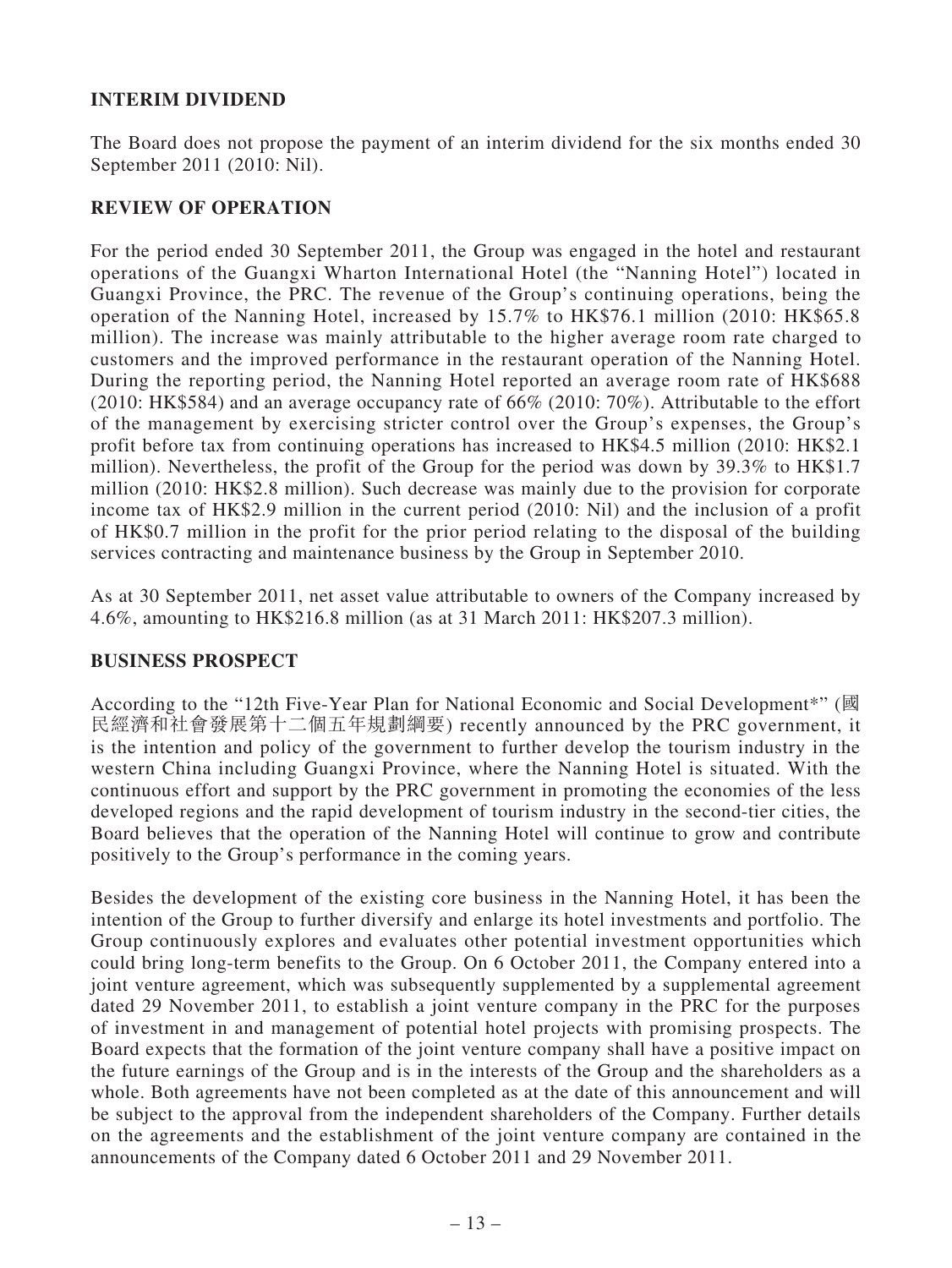# **FINANCIAL REVIEW**

## **Liquidity and financial resources**

The Group's cash and bank balances are mostly in Hong Kong dollars and Renminbi. As at 30 September 2011, the Group had unpledged cash and bank deposit balances of approximately HK\$121.2 million (31 March 2011: HK\$106.5 million). As at 30 September 2011, the Group had outstanding bank borrowing of HK\$273.3 million (31 March 2011: HK\$264.3 million). The gearing ratio of the Group which represented the total bank borrowings to the total assets was 42% (31 March 2011: 42%).

## **Treasury and funding policy**

The assets and liabilities of the Group are mainly denominated in Hong Kong dollars and Renminbi. The Group's bank borrowing is on a floating rate at the prime lending rate of the People's Bank of China. The maximum bank facilities granted by bank to the Group is HK\$390.4 million (31 March 2011: HK\$377.6 million). Taking into account cash in hand and available credit facilities, the Group has sufficient working capital for its present requirements. The Renminbi has been pegged to a basket of currencies. Accordingly, the Group has minimal exposure to foreign exchange fluctuation.

## **Pledge of assets**

As at 30 September 2011, the hotel properties held with an aggregate carrying amount of approximately HK\$306.3 million (31 March 2011: HK\$302.8 million) were mortgaged to a bank to secure banking facilities granted to the Group.

### **Employees and remuneration policies**

The Group employed approximately 530 employees as at 30 September 2011 (31 March 2011: 570). Remuneration is determined by reference to market terms and the qualifications and experience of the staff concerned. Salaries are reviewed annually depending on individual merits. The Group also provides other benefits including retirement benefit scheme, medical insurance and educational subsidies to all eligible staff.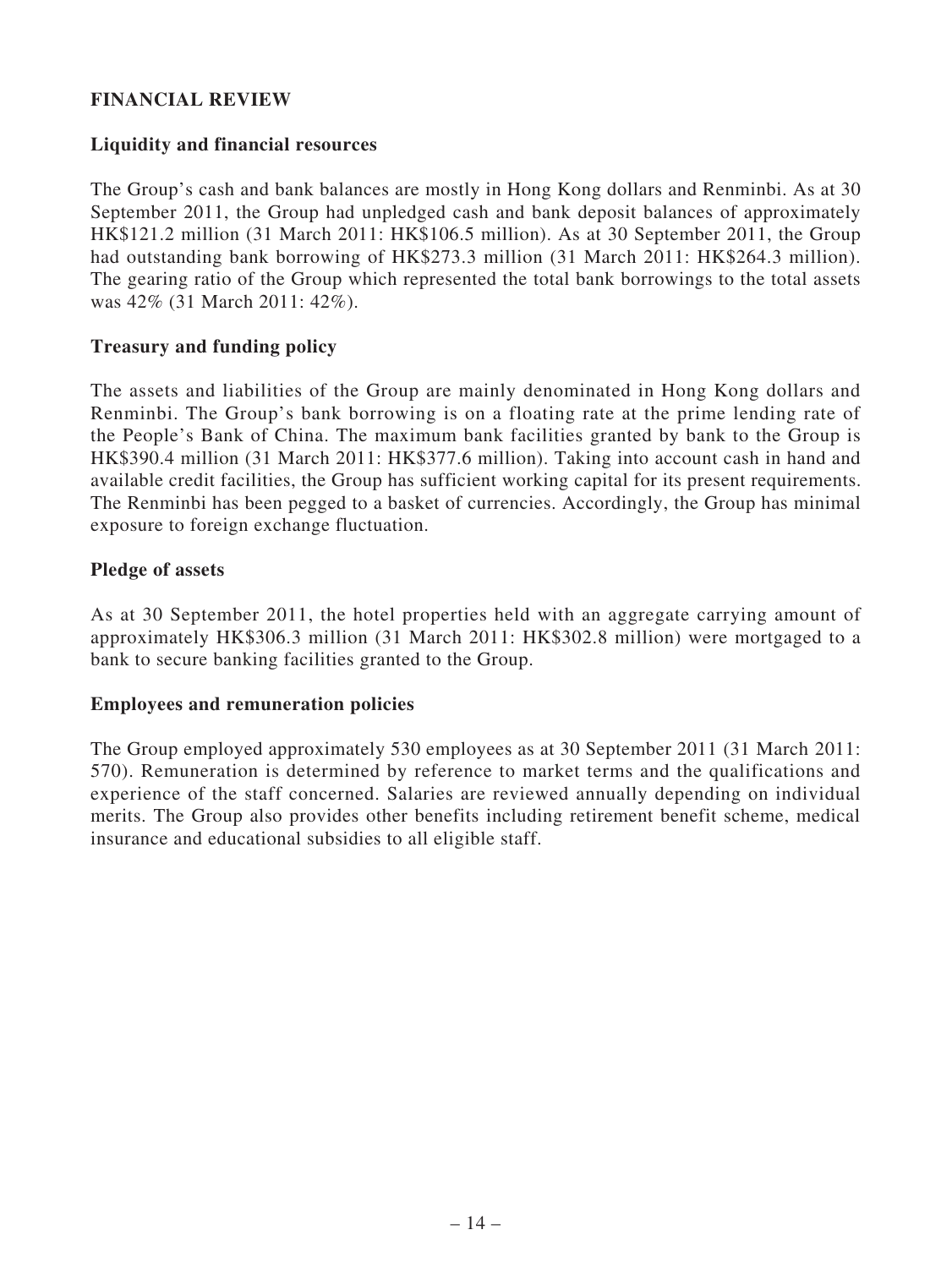# **EVENTS AFTER THE REPORTING PERIOD**

### **1. Acquisition of equity interests in SouFun Holdings Limited ("SouFun")**

As at the close of trading hours of the New York Stock Exchange (the "NYSE") on 30 September 2011 (the US time), which is 1 October 2011 (the Hong Kong time), the Company acquired in aggregate 25,000 shares of SouFun through various onmarket transactions on the NYSE (the "Acquisition"). The aggregate consideration of the Acquisition was US\$284,410 (approximately equivalent to HK\$2,218,000), which would be settled in cash on the basis of the third business day after the transaction date. The equity interests acquired represent approximately 0.03% of the total issued share capital of SouFun as at the date of Acquisition. SouFun is a company listed on the NYSE conducting real estate internet business in the PRC. The Board considered that SouFun was a good investment and the investment was made to generate returns on the Company's cash.

As at the date of Acquisition, Mr. Mo Tianquan ("Mr. Mo") was the substantial shareholder and director of SouFun, beneficially holding approximately 32.4% in the total issued share capital of SouFun, and Mr. Mo was also a controlling shareholder and non-executive director of the Company. Therefore, SouFun was regarded as a connected person of the Company and hence the Acquisition constituted a connected transaction for the Company pursuant to Chapter 14A of the Listing Rules.

Further details on the Acquisition are contained in the announcement of the Company dated 4 October 2011.

### **2. Formation of a joint venture company**

On 6 October 2011, 廣西沃頓國際大酒店有限公司 (literally translated as Guangxi Wharton International Hotel Limited) ("Guangxi Wharton"), an indirect wholly-owned subsidiary of the Company, entered into a joint venture agreement (the "JV Agreement") with 北京普凱世杰投資咨詢有限公司 (literally translated as Beijing Pukai Shijie Investment Consultancy Company) (the "JV Partner") in relation to the formation of a joint venture company (the "JV Company"). The JV Agreement was subsequently varied and supplemented by a supplemental agreement (the "Supplemental Agreement") entered into between Guangxi Wharton and the JV Partner on 29 November 2011. Pursuant to the terms of the JV Agreement and the Supplemental Agreement, the formation of the JV Company was for the purposes of investment in and management of the existing hotel projects of the JV Partner and/or any potential hotel projects in the PRC or any place with development potential. The total capital investment in the JV Company by both parties would be RMB300 million in aggregate, in which RMB80 million would be invested in cash by Guangxi Wharton and the remaining RMB220 million would be invested in cash by the JV Partner upon completion of the JV Agreement and the Supplemental Agreement. It is expected that the capital investment by Guangxi Wharton would be funded by the available internal resources of the Group. The JV Company would be owned by Guangxi Wharton as to approximately 26.7% and by the JV Partner as to approximately 73.3%. The Board considered that the entering into of the JV Agreement and the Supplemental Agreement was an opportunity of the Group to further diversify and enlarge its existing businesses on hotel investments. It would also create a potential for the Group to further expand its hotel investments in the future through the strategic alliance with the JV Partner, which was experienced and professional in hotel investments.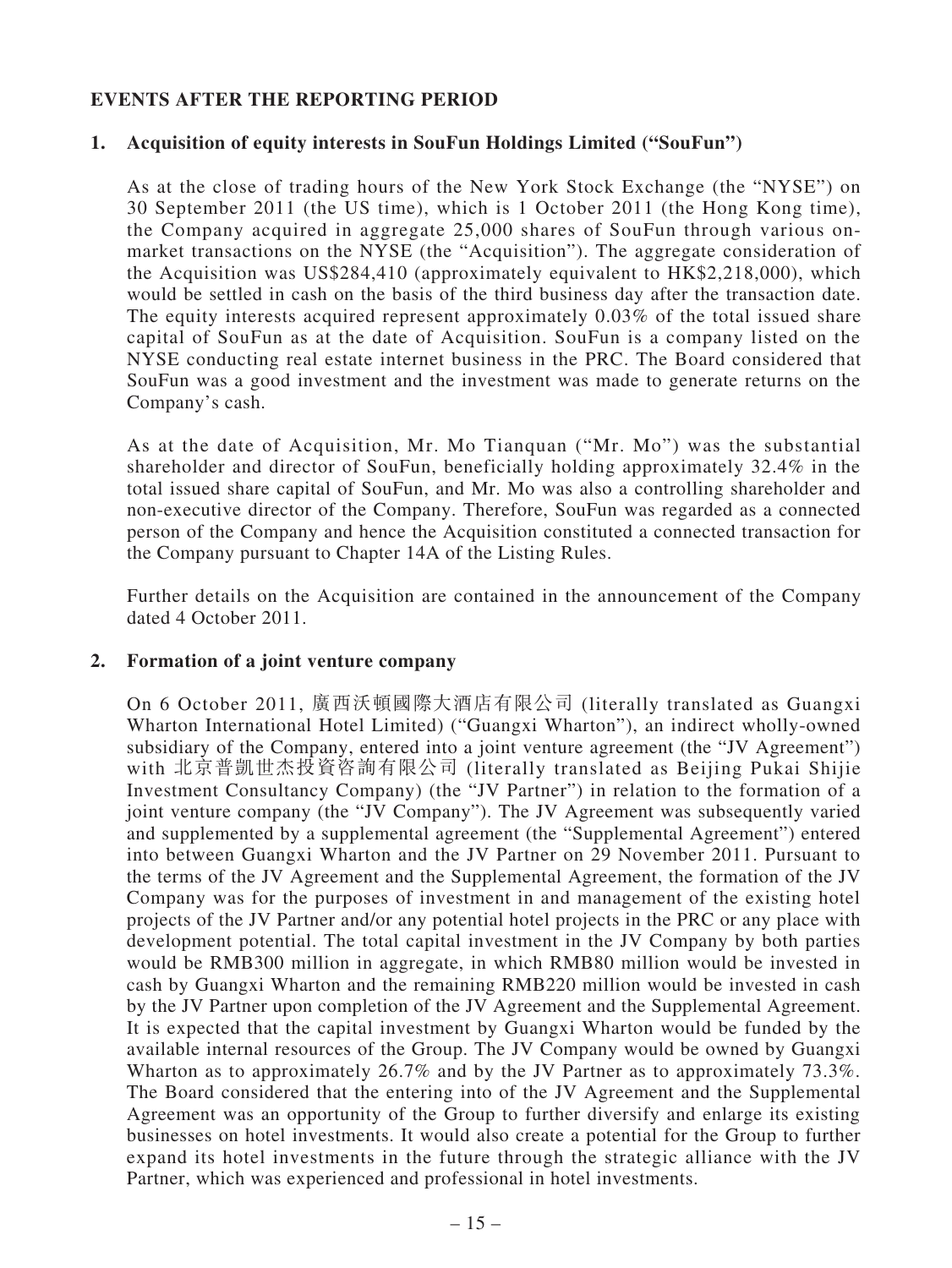As the JV Partner was beneficially owned as to 80% by Mr. Mo, who was also a nonexecutive director and controlling shareholder of the Company, the JV Partner was regarded as a connected person of the Company and the entering into of the JV Agreement and the Supplemental Agreement constituted a major and connected transaction for the Company under Chapter 14 and Chapter 14A of the Listing Rules respectively, which will be subject to the approval from the independent shareholders of the Company.

Further details on the JV Agreement and the Supplemental Agreement are contained in the announcements of the Company dated 6 October 2011 and 29 November 2011 respectively.

# **CORPORATE GOVERNANCE**

### **Directors' securities transactions**

The Company has adopted the Model Code for Securities Transactions by Directors of Listed Issuers (the "Model Code") as set out in Appendix 10 to the Listing Rules. On specific enquiries made, all directors of the Company have confirmed that they have complied with the required standard set out in the Model Code throughout the six months ended 30 September 2011.

### **Compliance with the Code on Corporate Governance Practices**

In the opinion of the Board, the Company had complied with the applicable code provisions of the Code on Corporate Governance Practices (the "CG Code") as set out in Appendix 14 to the Listing Rules during the interim period, except that:

- 1. CG Code provision A.4.1 stipulates that non-executive directors should be appointed for a specific term and subject to re-election. All the existing non-executive directors of the Company do not have a specific term of appointment but are subject to retirement by rotation and re-election at the Company's annual general meeting in accordance with the Bye-laws of the Company. As such, the Board considers that sufficient measures have been taken to ensure that the Company's corporate governance practices are no less exacting than those in the CG Code.
- 2. CG Code provision A.4.2 stipulates that every director, including those appointed for a specific term, should be subject to retirement by rotation at least once every three years. The Board will ensure the retirement of each director, other than those hold office as Executive Chairman or Managing Director, by rotation at least once every three years in order to comply with the CG Code. The Board presently considers that the continuity of office of the Executive Chairman and the Managing Director provides the Group a strong and consistent leadership and is of great importance to the smooth operations of the Group.
- 3. CG Code provision B.1.3 stipulates that the terms of reference of the remuneration committee of the Company (the "Remuneration Committee") should include, as a minimum, those specific duties as set out in the CG Code provisions. The Company has adopted the terms of reference for the Remuneration Committee on 21 December 2005, which were subsequently amended. Pursuant to the terms of reference for the Remuneration Committee, it is stipulated that the Remuneration Committee has the duty to "review" as opposed to "determine" the specific remuneration packages of executive directors and senior management.